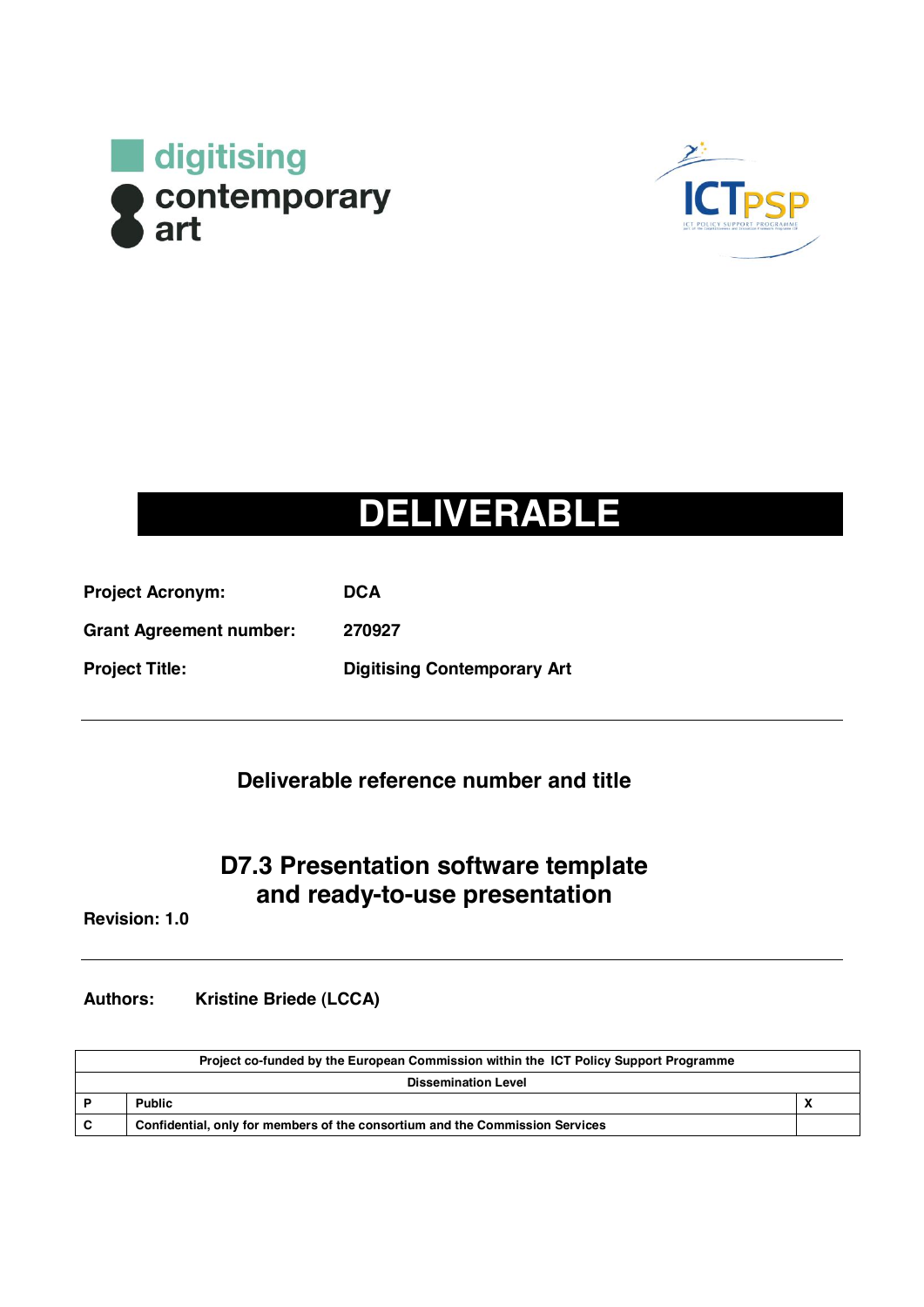#### **REVISION HISTORY AND STATEMENT OF ORIGINALITY**

| <b>Revision Date</b> |         | <b>Author</b> | Organisation  | <b>Description</b>                               |
|----------------------|---------|---------------|---------------|--------------------------------------------------|
| 0.1                  | 3.1.11  | <b>KB</b>     | <b>LCCA</b>   | Designer Briefing for ppt layout                 |
| 0.1                  | 6.1.11  | <b>RV</b>     | <b>PACKED</b> | Details for designer meeting                     |
| 0.2                  | 20.1.11 | <b>KB</b>     | <b>LCCA</b>   | Comments to layout and design                    |
| 0.3                  | 21.1.11 | <b>CS</b>     | <b>PACKED</b> | Implementation of Text                           |
| 0.3                  | 25.1.11 | <b>ICS</b>    | <b>PACKED</b> | Test run (presentation at KO<br>meeting)         |
| 0.4                  | 27.3.11 | <b>KB</b>     | <b>LCCA</b>   | Draft version of General Project<br>Presentation |
| 0.5                  | 28.3.11 | <b>ICS</b>    | <b>PACKED</b> | Revised version, amended structure               |
| 1.0                  | 30.3.11 | <b>RV</b>     | <b>PACKED</b> | Approved version for submission to<br>PO         |

#### **Revision History**

#### **Statement of originality:**

This deliverable contains original unpublished work except where clearly indicated otherwise. Acknowledgement of previously published material and of the work of others has been made through appropriate citation, quotation or both.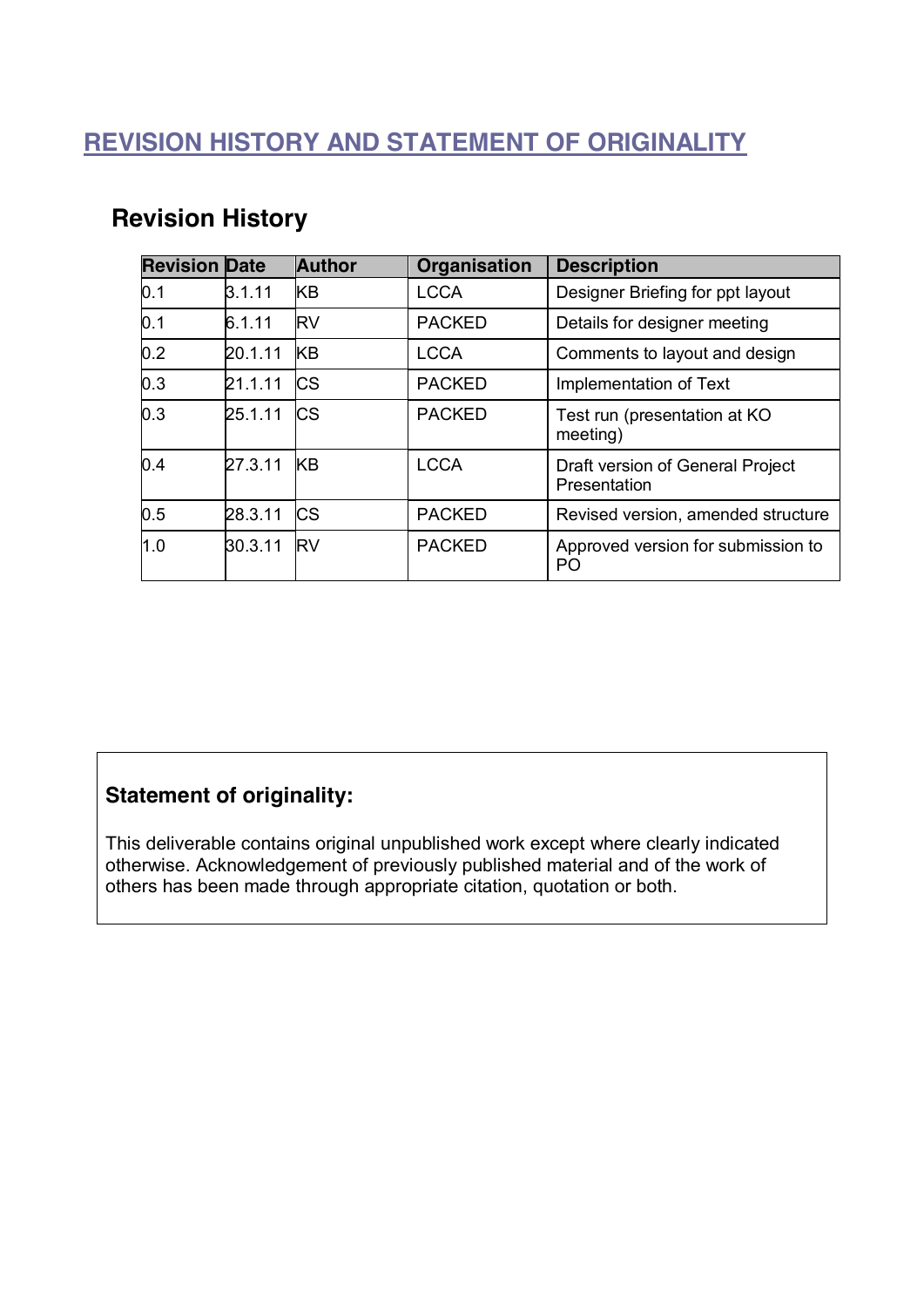#### **EXECUTIVE SUMMARY**

A template (design) for PowerPoint presentation has been made that everyone (partners, presenters) can use to create their own presentation. The first presentation created and delivered using the DCA project PowerPoint presentation template was at the Kick-off meeting on the 25th January, 2011.

For more general project presentations and those delivered before an international audience, a ready-made PowerPoint presentation (which is also Deliverable 7.2) is available to all partners. This presentation outlines (amongst others) the objectives, work plan, expected results and composition of the DCA consortium. A short presentation of each partner is included.

The language used in the presentation is English. Each partner can, when required, translate the presentation into his own national language. The ready-made PowerPoint presentation serves as a basis for the successful presentation of the project at conferences, media art festivals, seminars, workshops and other events where the project will be presented. The presentation can be adapted to the respective context and audience.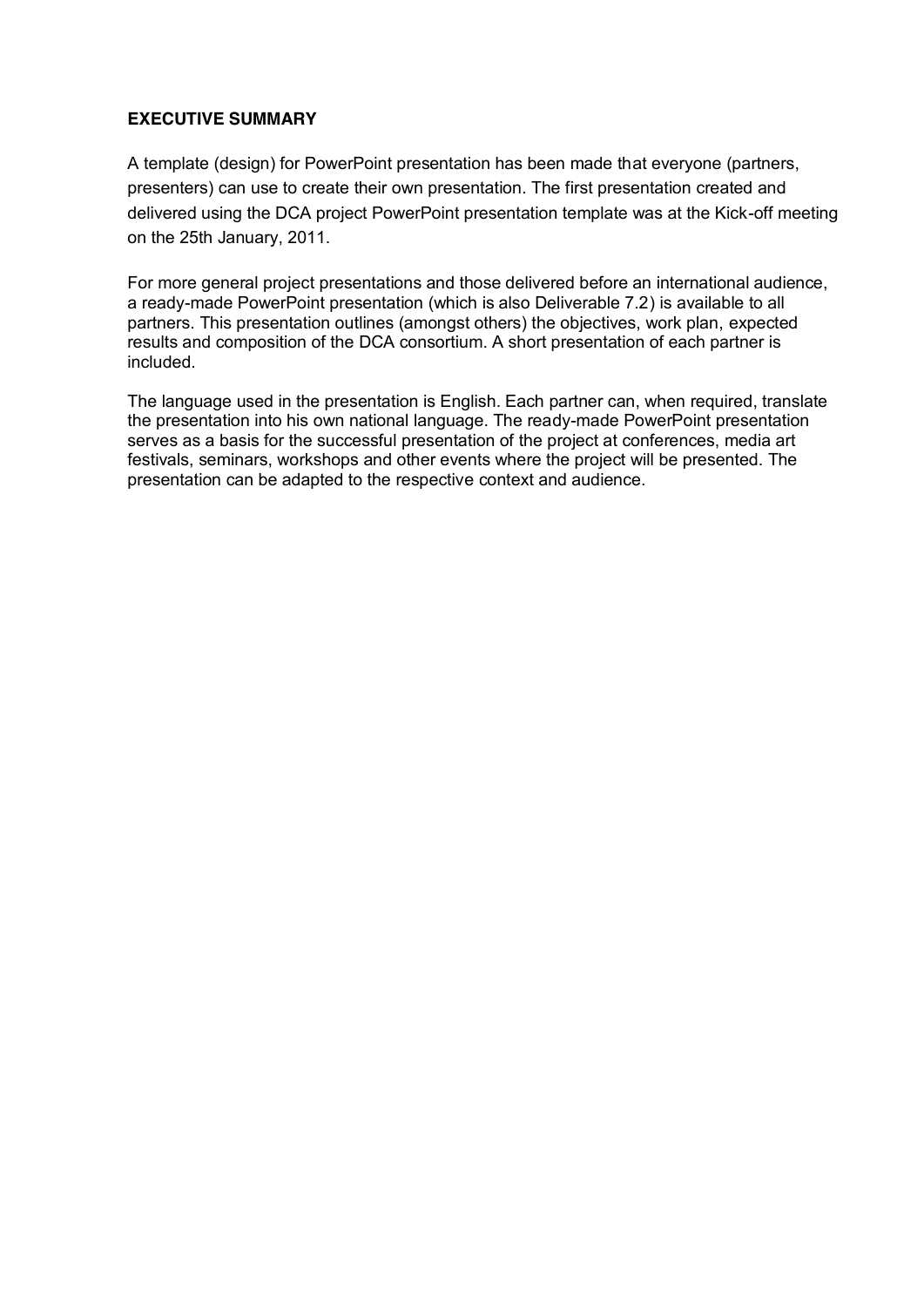# **digitising<br>
Contemporary<br>
Cart**

DCA is co-funded by the CIP-ICT Policy Support Programme of the European Union

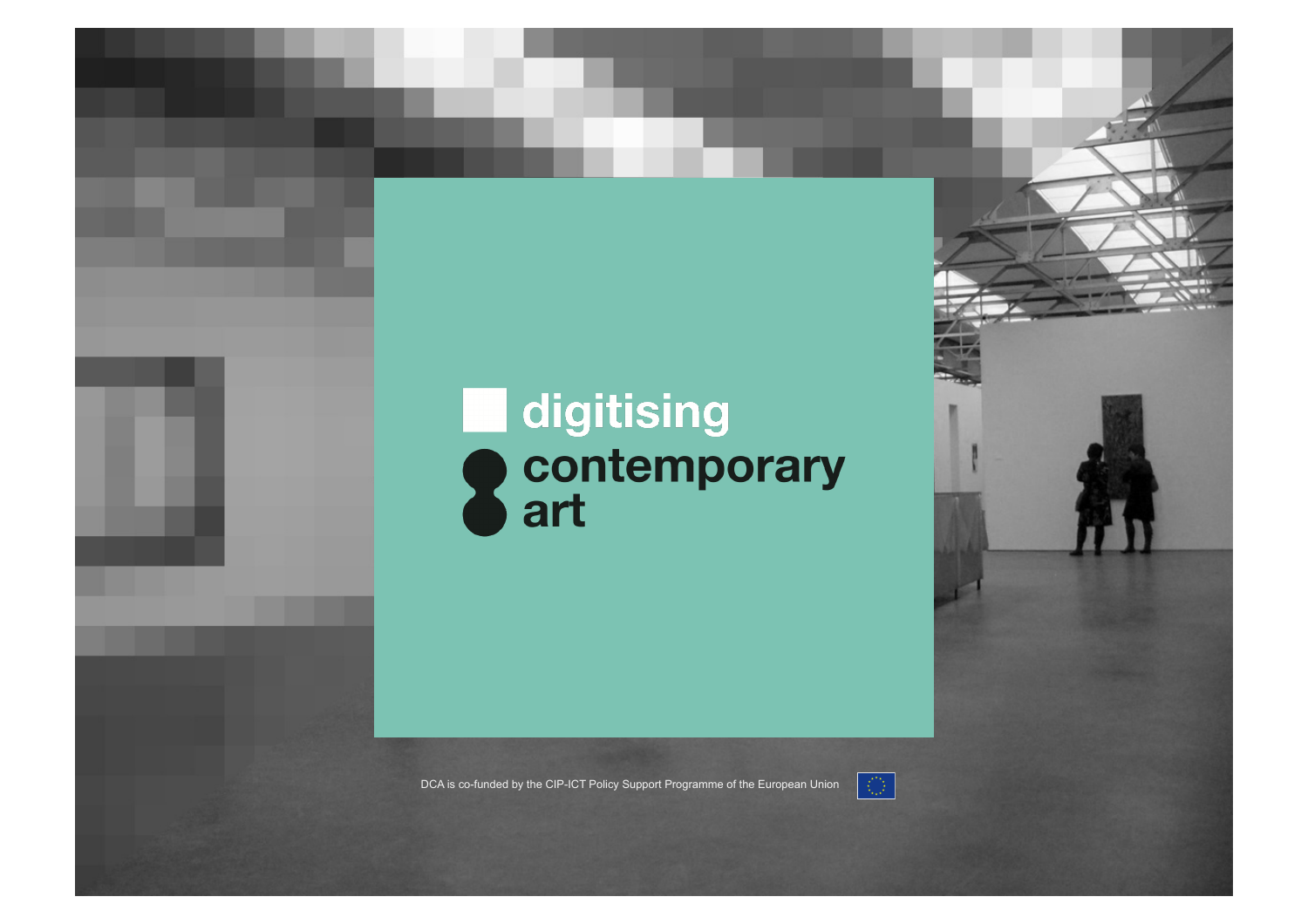#### **TITLE OF THE EVENT, PLACE, DATE**

Presentation by Name Prename



DCA is co-funded by the CIP-ICT Policy Support Programme of the European Union

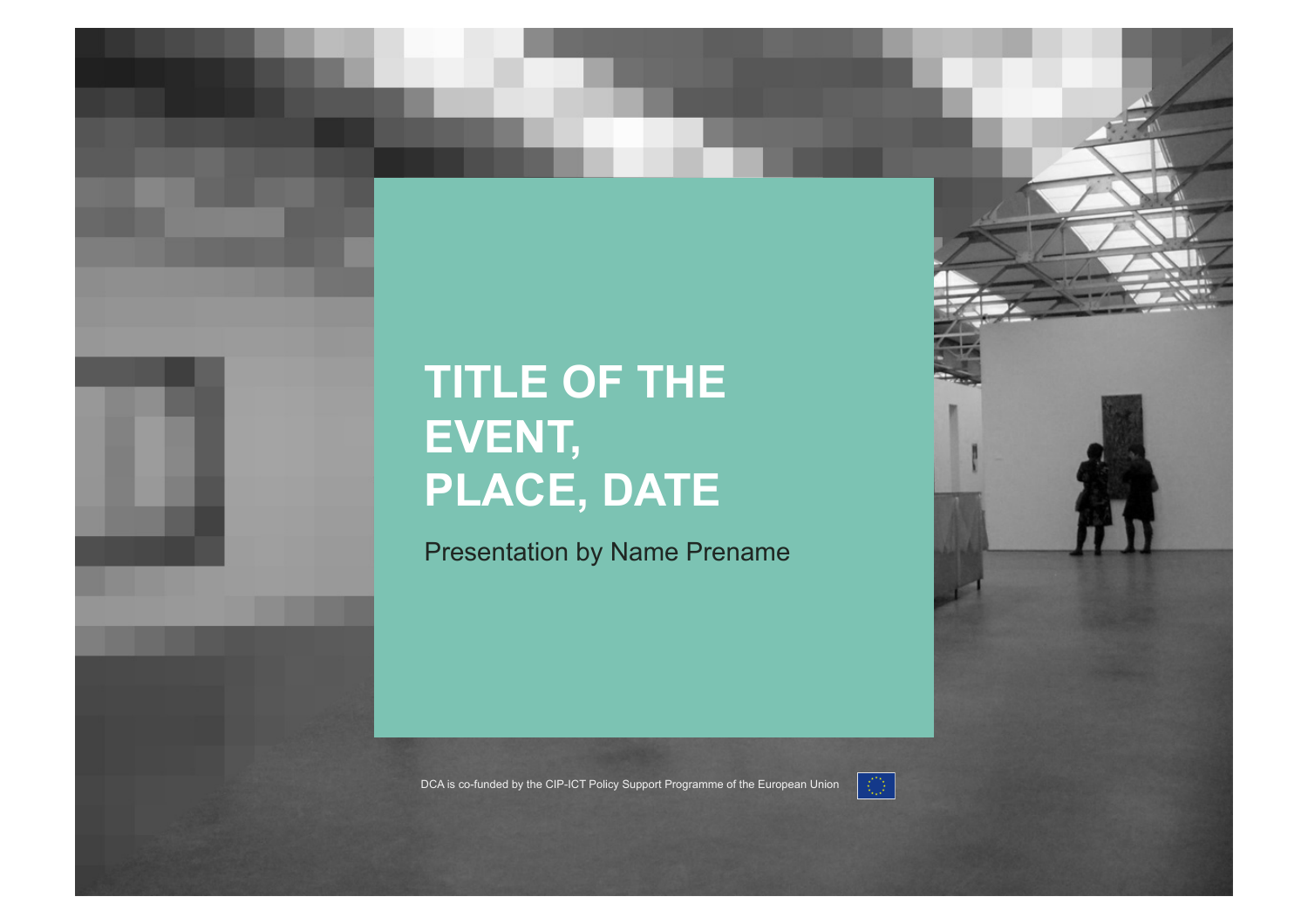# DCA is co-funded by the CIP-ICT Policy Support Programme of the European Union DCA is co-funded by the CIP-ICT Policy Support Programme of the European Union

#### **FACTS**

DCA - a collaborative project

- Consortium of 25 partners from 12 countries
- ! Duration 30 months from January 1, 2011 to June 30, 2013
- **-** Including 21 content providers
- **Overall budget about 4 million Euro**
- 50% co-funded by the CIP-ICT Policy Support Programme of the European Union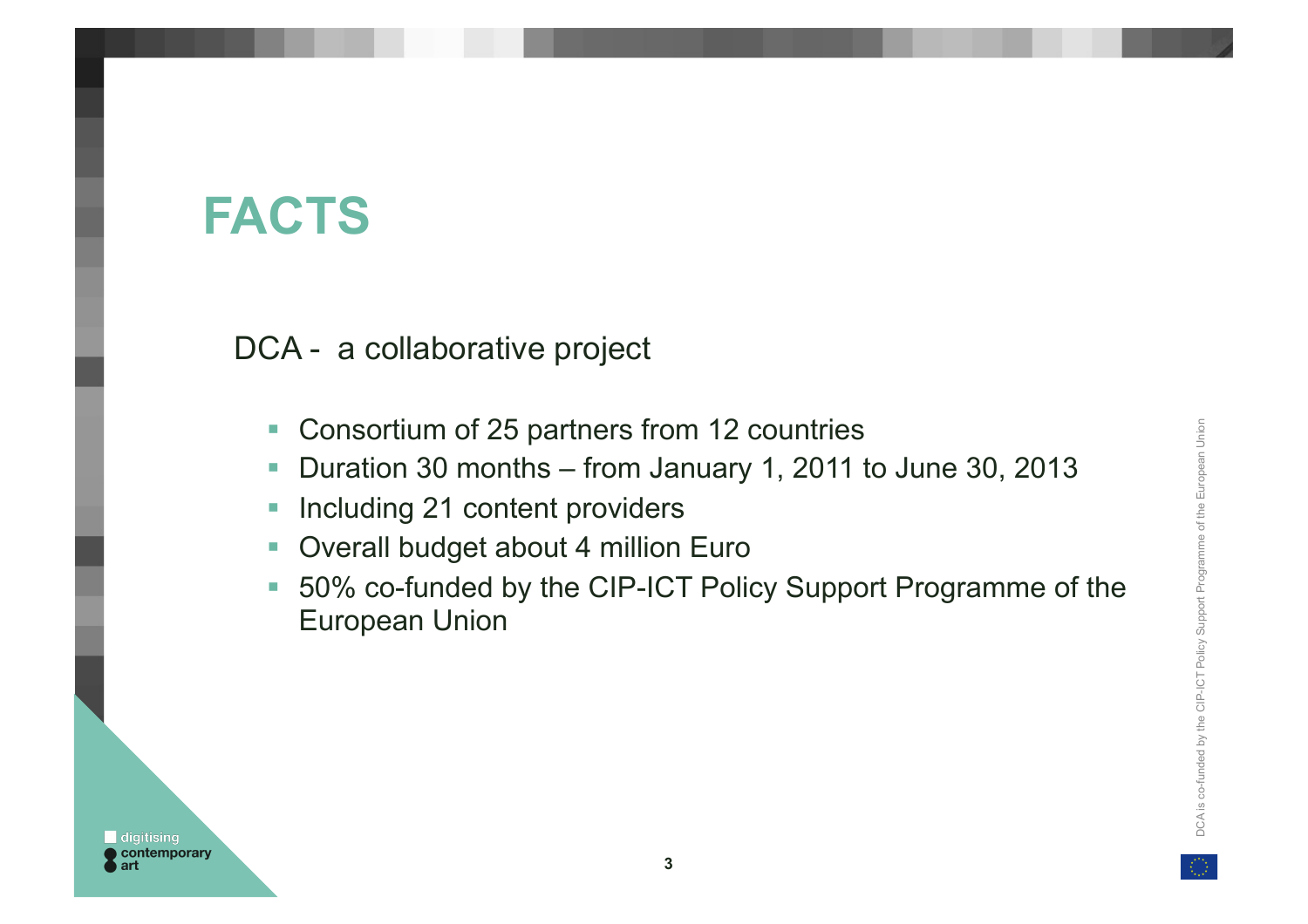# **OVERALL GOAL**

Digitising European Contemporary Art and bringing it to Europeana – the single access point to Europe's cultural heritage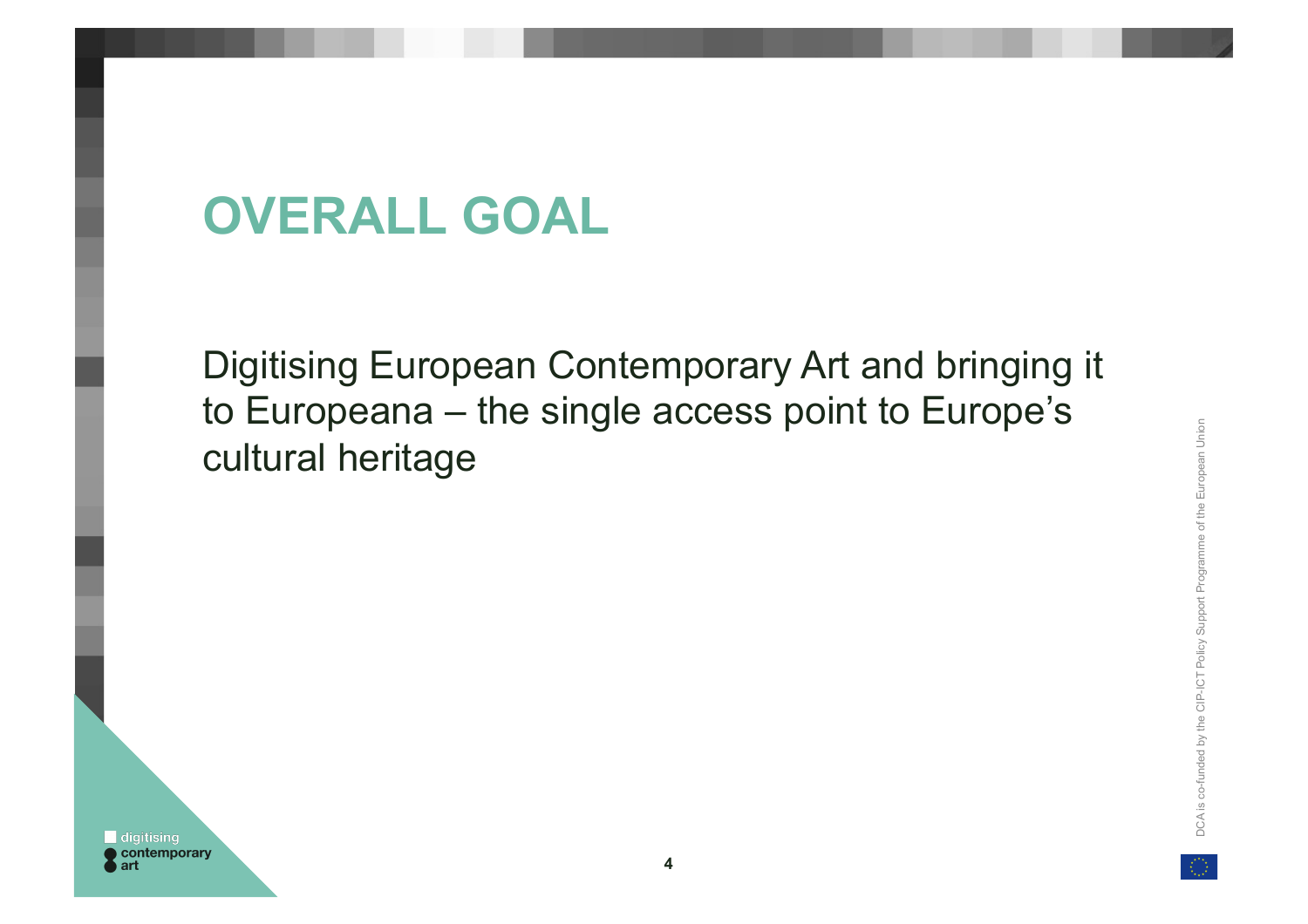# **KEY OBJECTIVES**

- **I Identifying best practices for digitisation and metadata** attribution for different situations and contexts
- ! Digitising 27,000 contemporary artworks and nearly 2,000 contextual documents
- **E** Aggregating the digitised reproductions for ingestion into Europeana
- **-** Determining long-term preservation strategies
- **Disseminating project results**
- **.** Quality results through supportive and effective management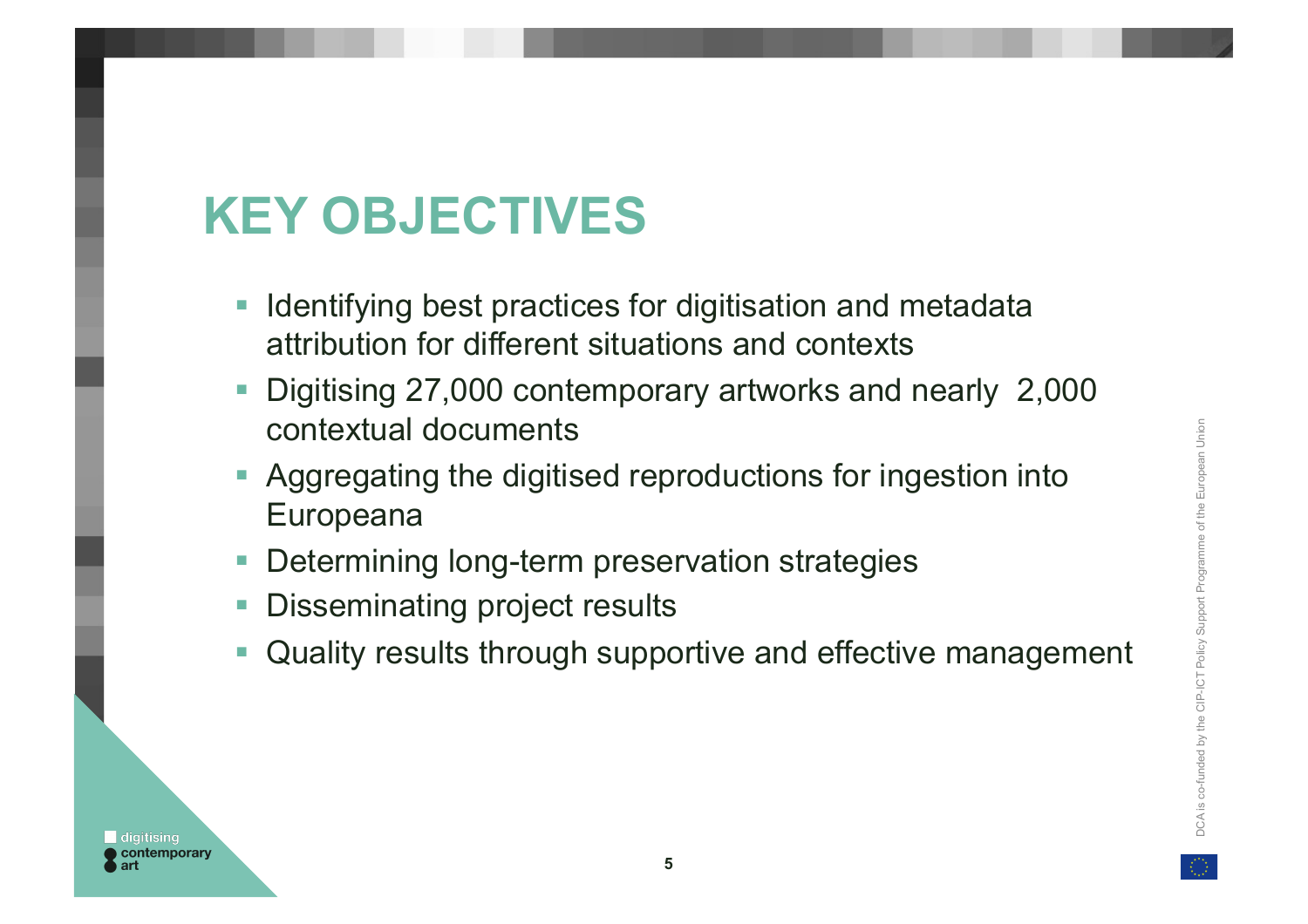# **CORE FOCUS**

- **Technical specification**
- **Enriched metadata**
- **High-quality digital reproductions**
- **Interoperability for aggregation**
- **Long-term preservation**

**6**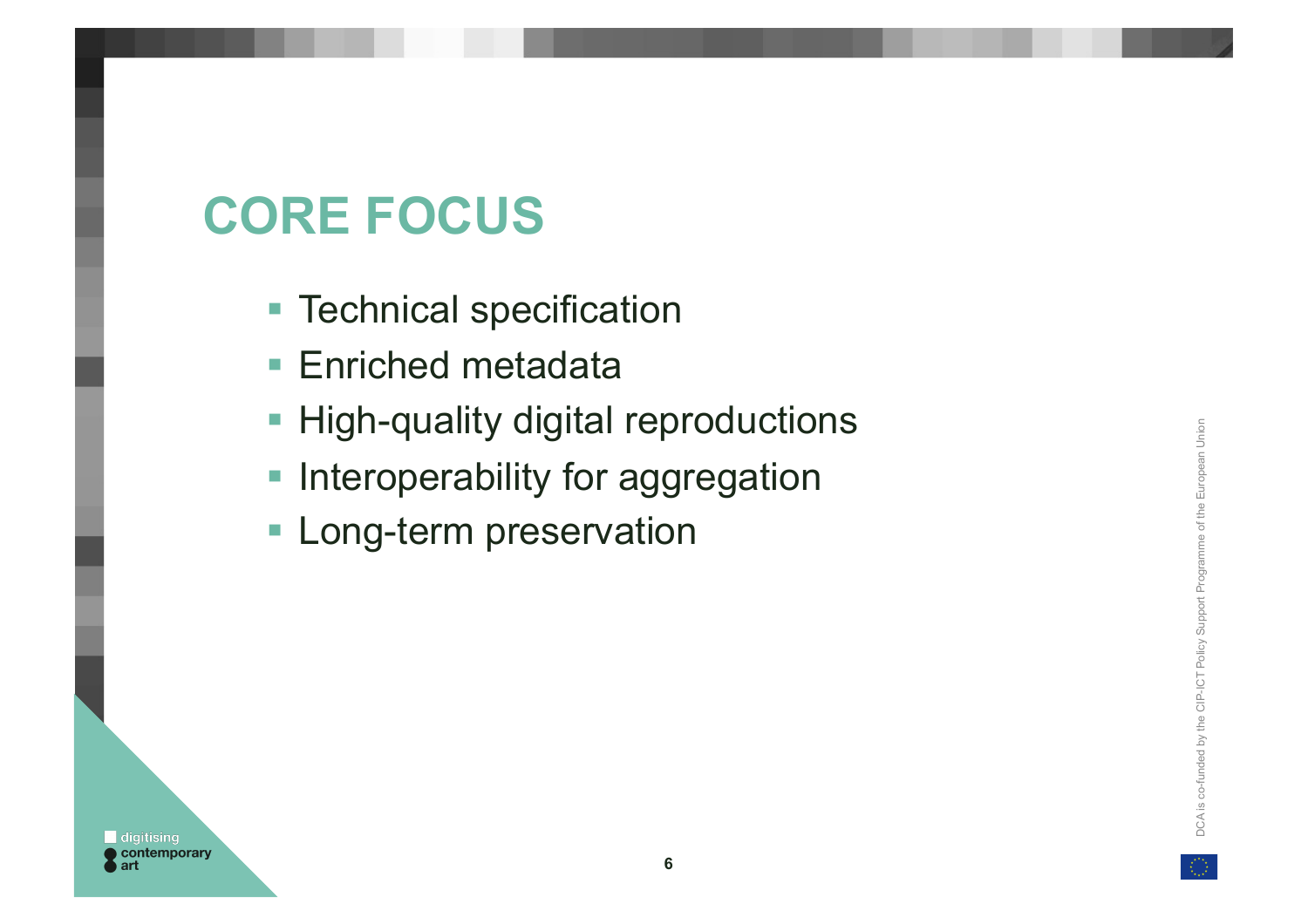# **DCA – ART CONTENT**

- Art created after 1945
- ! Paintings, sculptures, photographs, installations, video, drawings, prints, collages, book art etc.
- Body of artworks from European key artists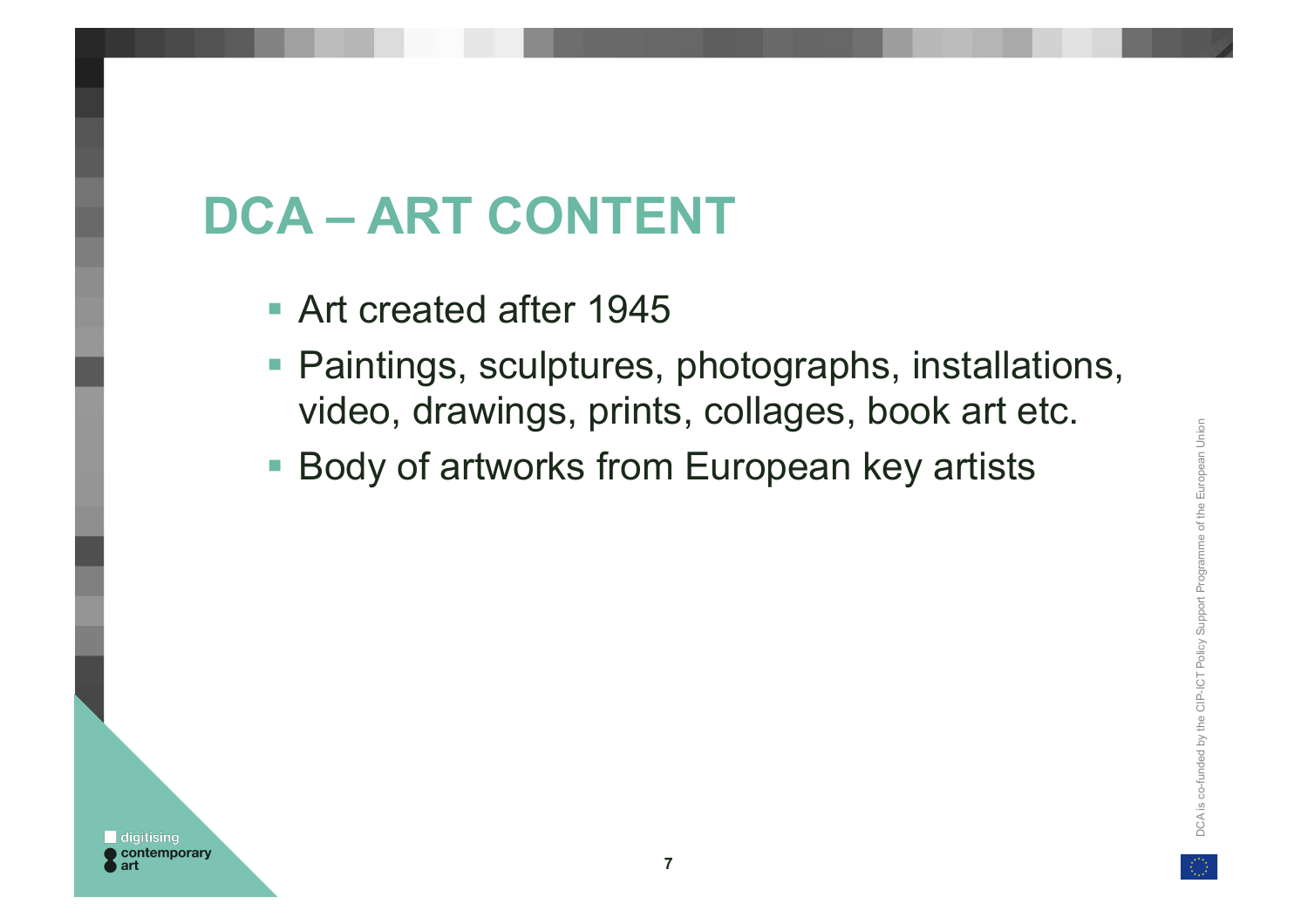#### **TARGET GROUPS**

- **Example 2 Figure 10 Figure 10 Figure 10 Figure 10 Figure 10 Figure 10 Figure 10 Figure 10 Figure 10 Figure 10 Figure 10 Figure 10 Figure 10 Figure 10 Figure 10 Figure 10 Figure 10 Figure 10 Figure 10 Figure 10 Figure 10 F**
- **The mediators between public, artist and** artwork: curators, journalists, publishers, media
- **Users in educational field**
- **Users in research field**
- **Professionals in the arts**
- Tourism, creative and industrial design, marketing, IT technology
- **Policy makers**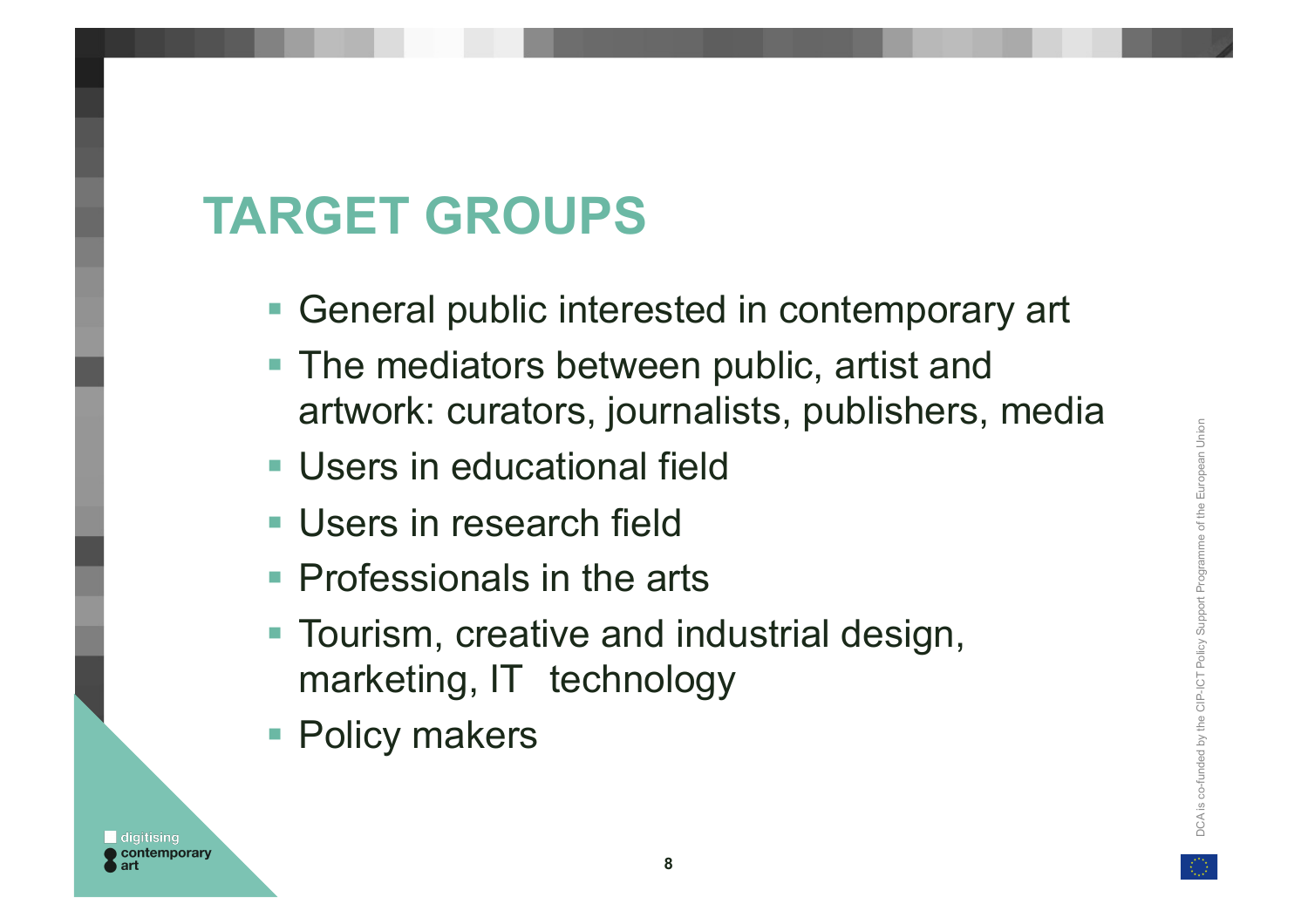# **WORK PLAN**

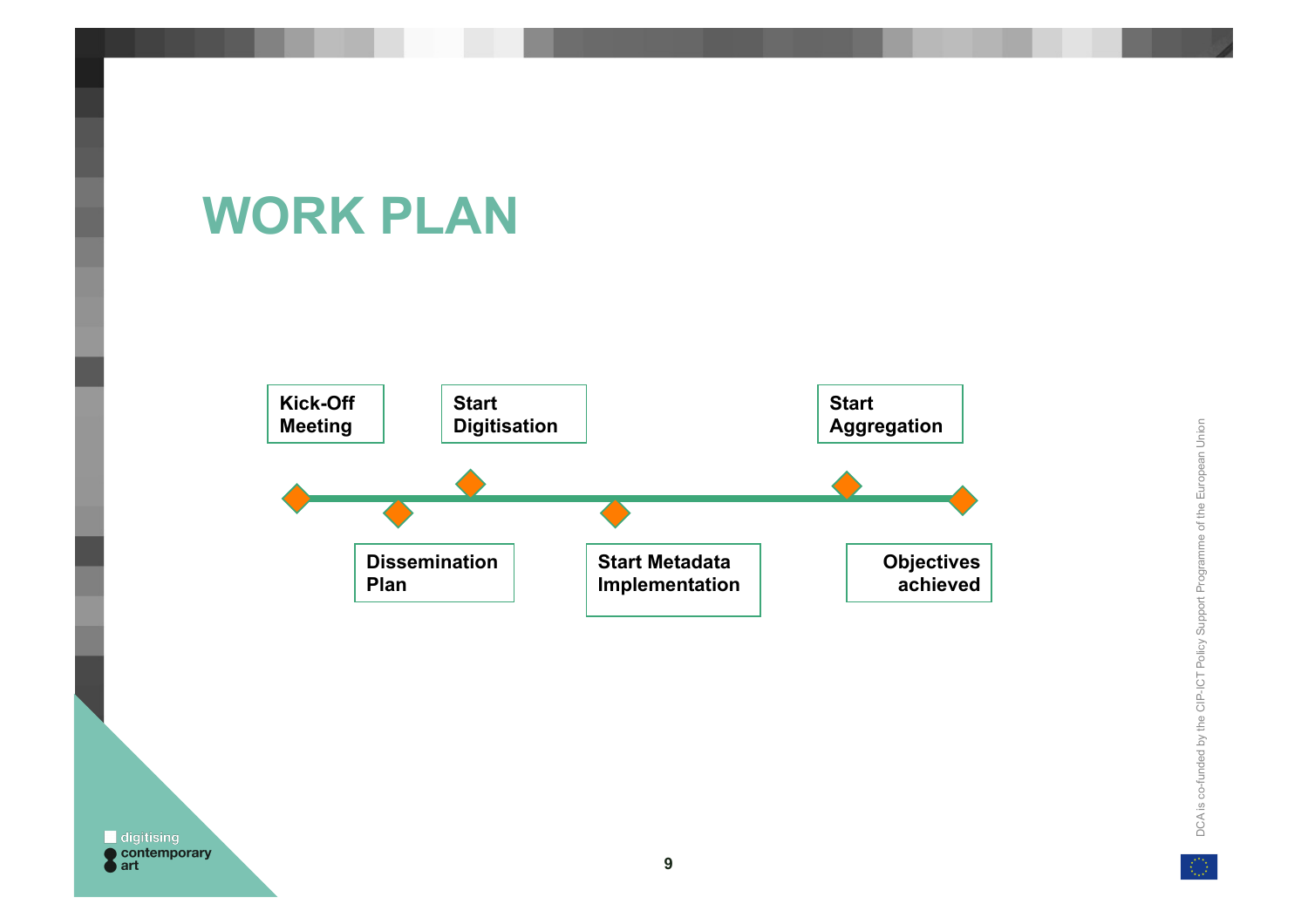#### **WORK PACKAGES**

- WP1: Project management
- WP2: Content coordination and technical specification of collections
- WP3: Metadata requirements
- WP4: Digitisation (supervision)
- WP5: Preparation for aggregation and ingestion of content
- WP6: Long-term sustainability (guidelines
	- for long-term preservation of digital files)
- WP7: Dissemination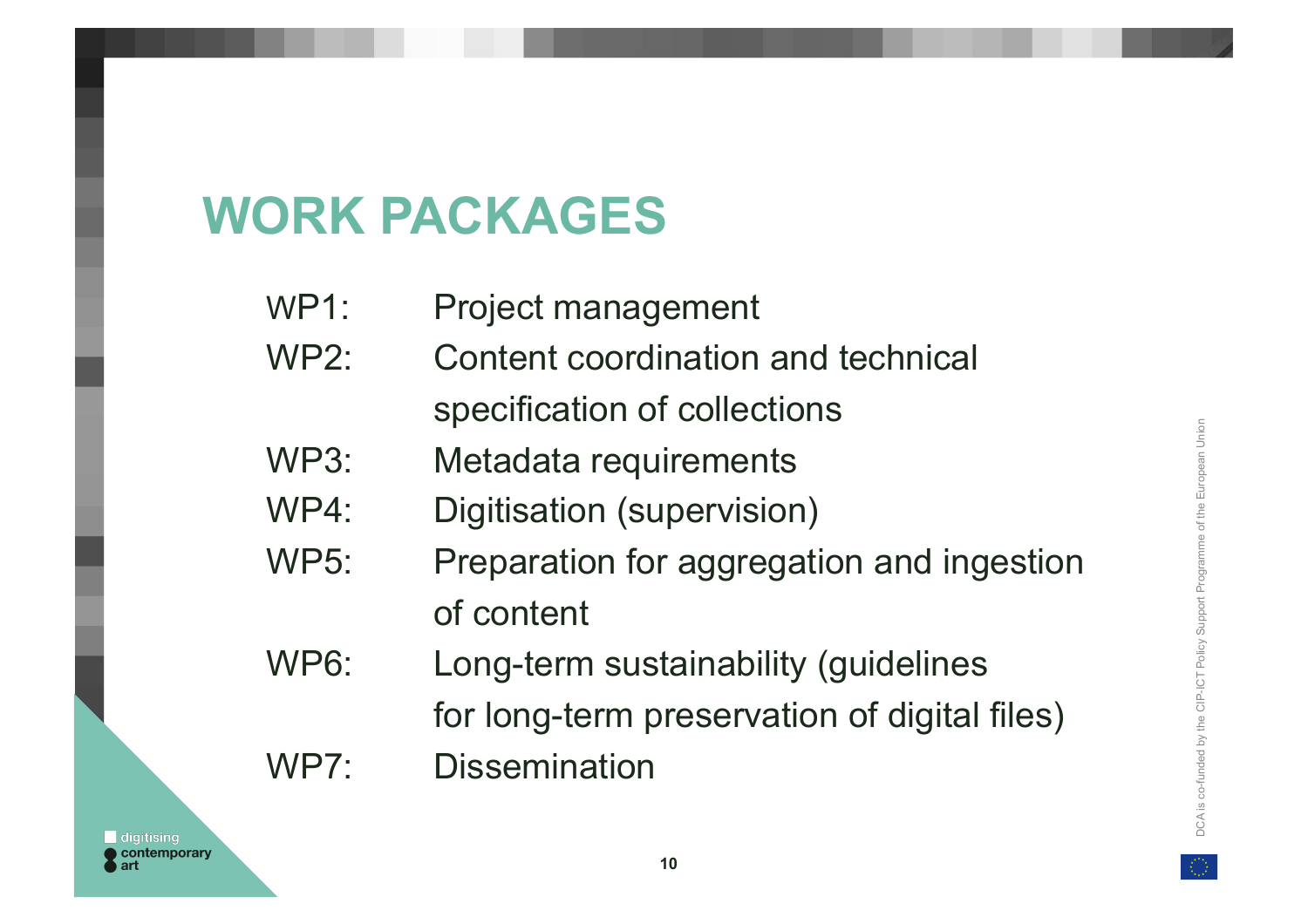# **PUBLIC DELIVERABLES INCLUDE**

- **Metadata implementation guidelines for digitised** works of contemporary art
- Guidelines for an A-Z digitisation workflow for contemporary art works
- Guidelines for a long-time preservation strategy for digital reproductions and metadata
- Best practices for a digital storage infrastructure for long time preservation of digital files

:ontemporary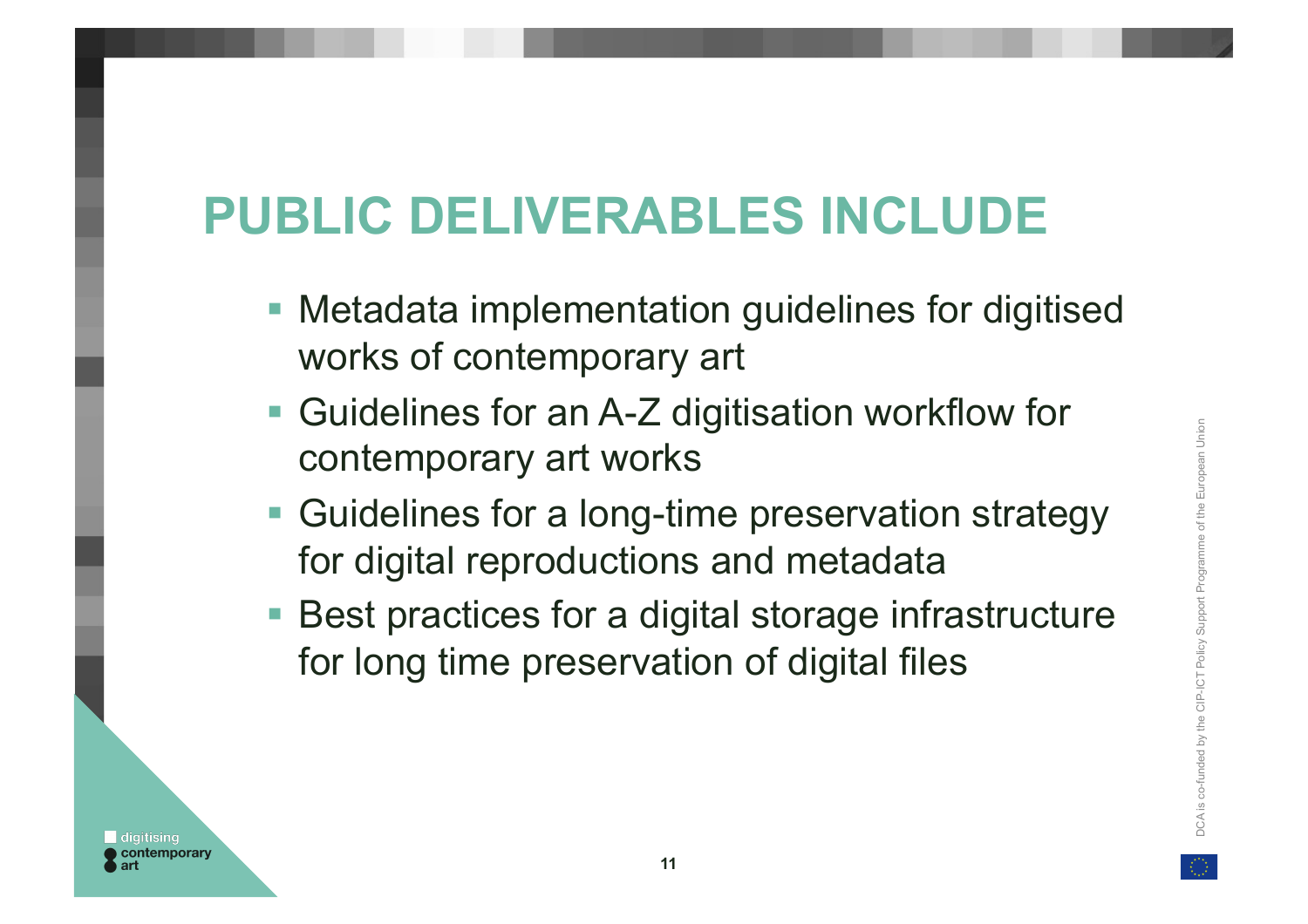# DCA is co-funded by the CIP-ICT Policy Support Programme of the European Union amme of the European Union DCA is co-funded by the CIP-ICT Policy Support Progr

### **IPR ISSUES**

- 'Clean-hands' policy
- Cleared copyrights on ALL content
- **Europeana displays metadata and previews of** the artworks
- **Example 21 Elinks to high-quality reproductions within their**  original context (e.g. on the website of collecting institution)

**12**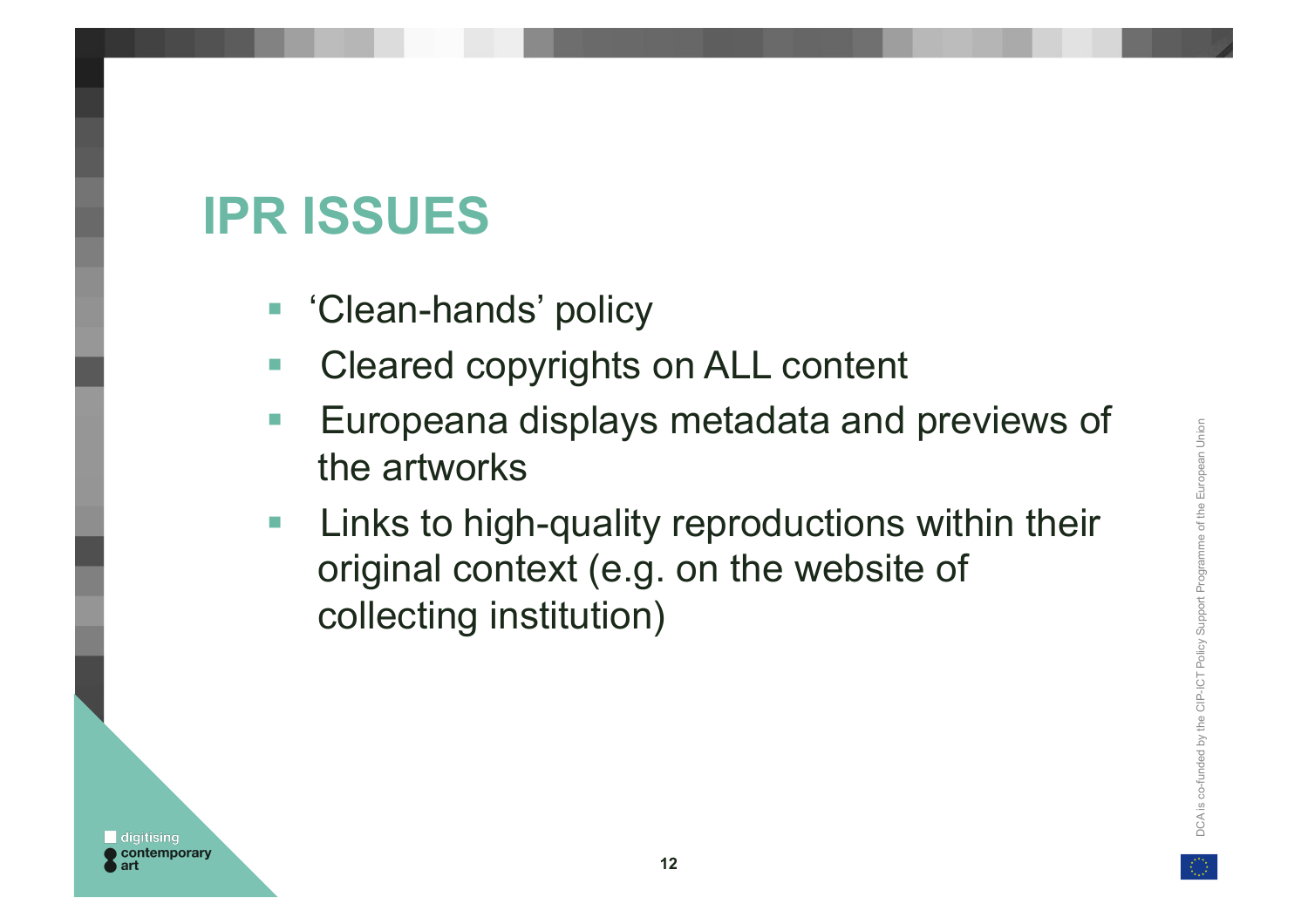# DCA is co-funded by the CIP-ICT Policy Support Programme of the European Union DCA is co-funded by the CIP-ICT Policy Support Programme of the European Union

### **CONSORTIUM**

- 25 partners from 12 countries
	- 21 content providers European museums and art institutions
	- 3 technical partners
	- **1** project coordinator



 Kick-off meeting in Brussels (January 25, 2011)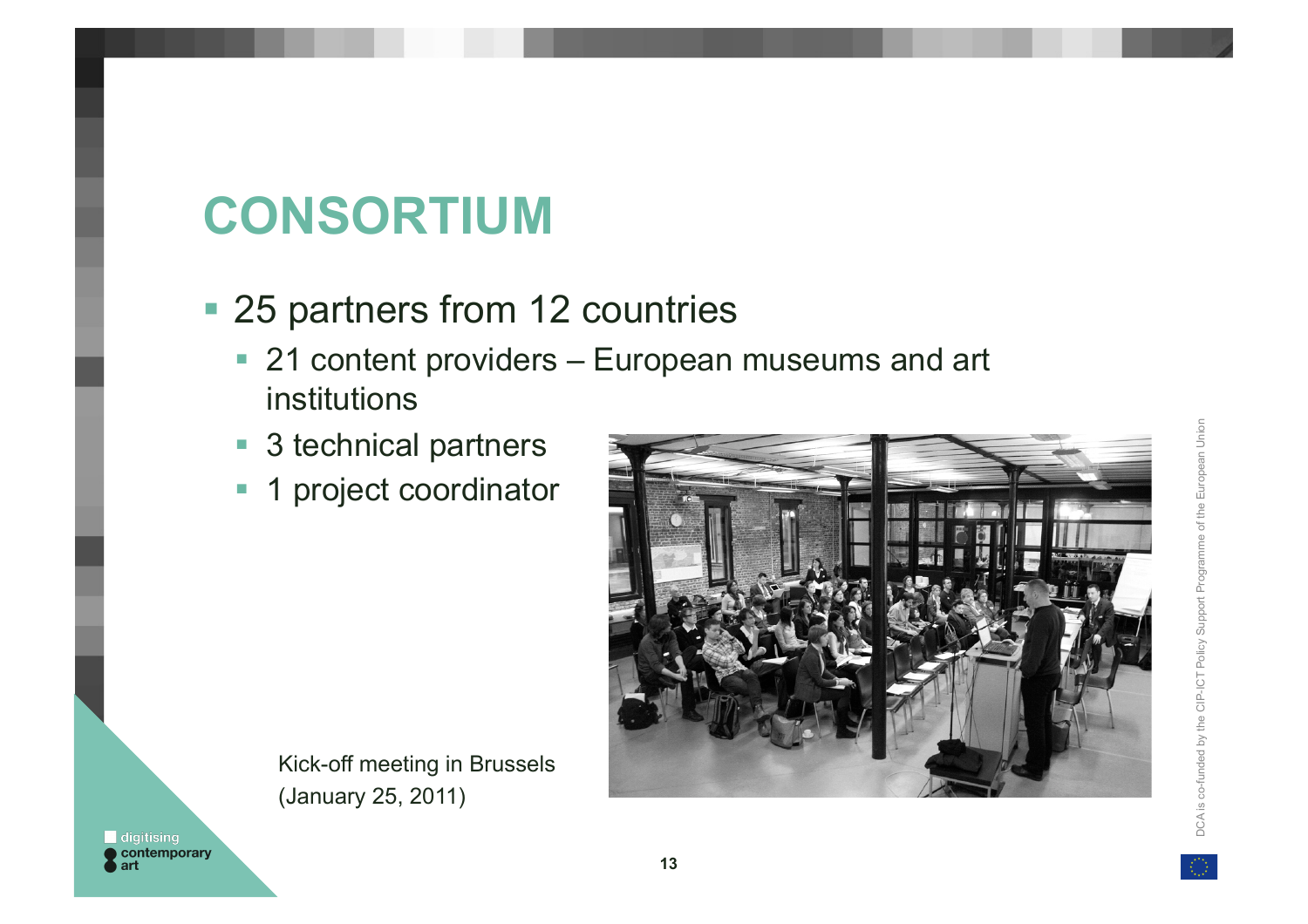# DCA is co-funded by the CIP-ICT Policy Support Programme of the European Union European Union e of the DCA is co-funded by the CIP-ICT Policy Support Progran

#### **PARTNERS**

#### ! **Project coordinator**

**• PACKED vzw – Centre for Expertise in Digital Heritage** (Belgium)

#### ! **Technical partners**

- **EXT Interdisciplinary Institute for Broadband Technology** (Belgium)
- **NTUA** National Technical University of Athens (Greece)
- **UBITECH (Greece)**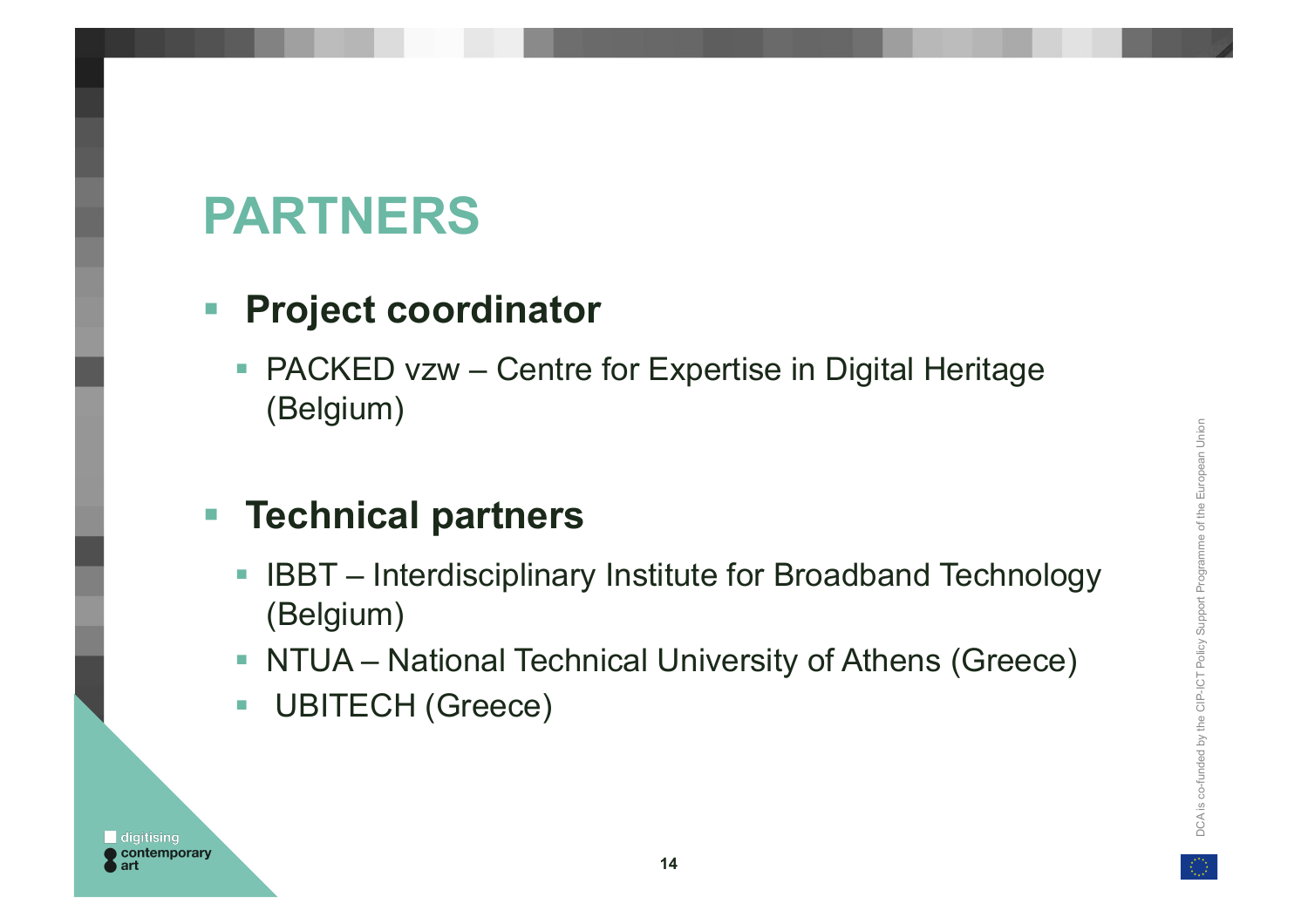# **PARTNERS**

#### ! **Content providers (in alphabetical order)**

- **AE ARS Electronica (Austria)**
- ! argos Centre for Art and Media (Belgium)
- **EMAF** European Media Art Festival (Germany)
- **EPMAS** National Gallery Alexandros Soutzos Museum (Greece)
- **Filtum** Frissiras Museum (Greece)
- **E FTAPIES Fundació Antoni Tàpies (Spain)**
- **HfG** Staatliche Hochschule für Gestaltung (Germany)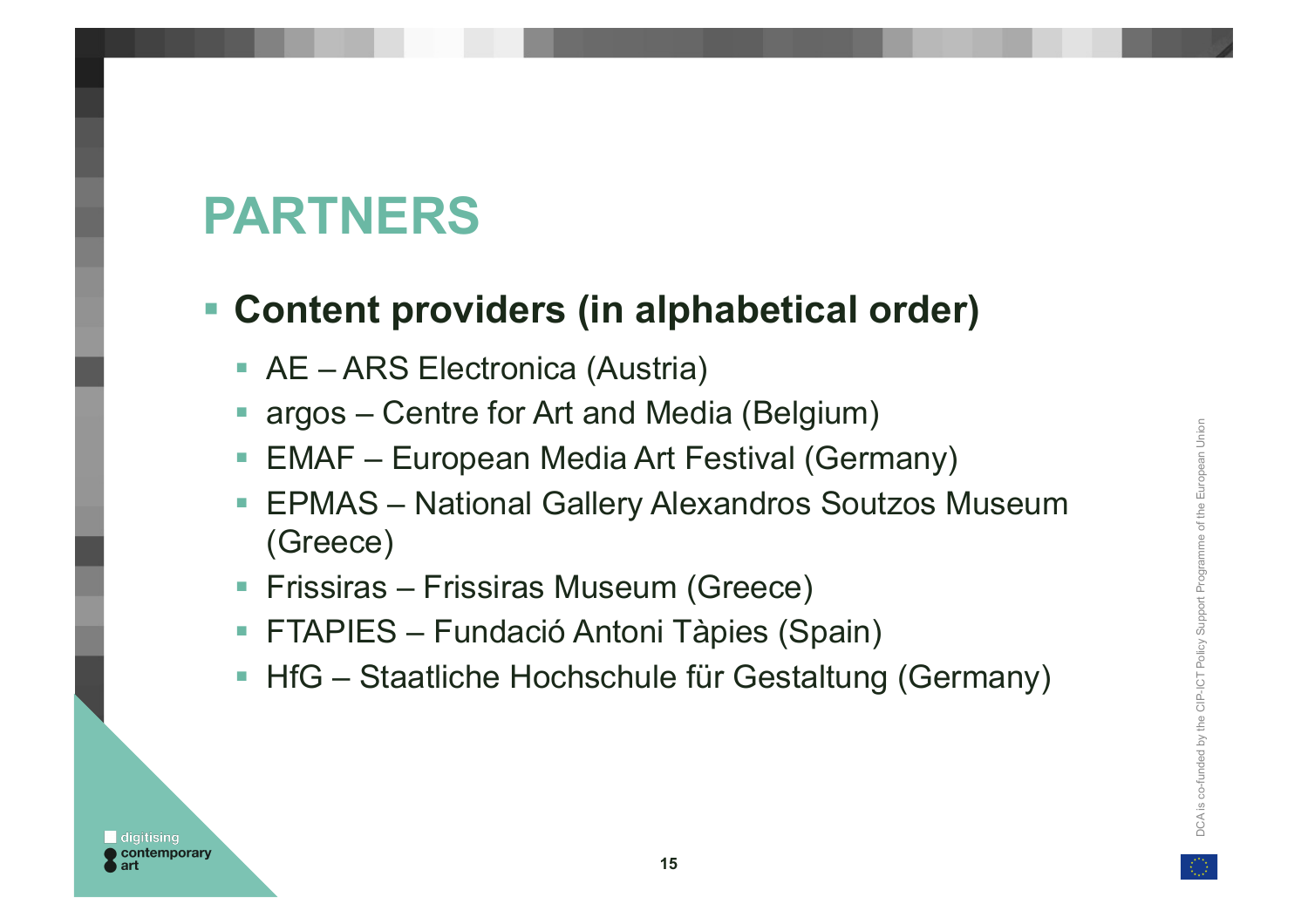# **PARTNERS**

#### ! **Content providers (cont.)**

- **E.** LCCA Latvian Centre for Contemporary Art (Latvia)
- **E.** Listasafn National Gallery of Iceland (Iceland)
- ! Serralves Fundação de Serralves (Portugal)
- **MAC** Museum for Contemporary Arts (Belgium)
- **MBVB** Museum Boijmans Van Beuningen (the Netherlands)
- **MG Museum of Modern Art Ljubljana (Slovenia)**
- **MMCA Macedonian Museum of Contemporary Art of** Thessaloniki (Greece)

uropean Union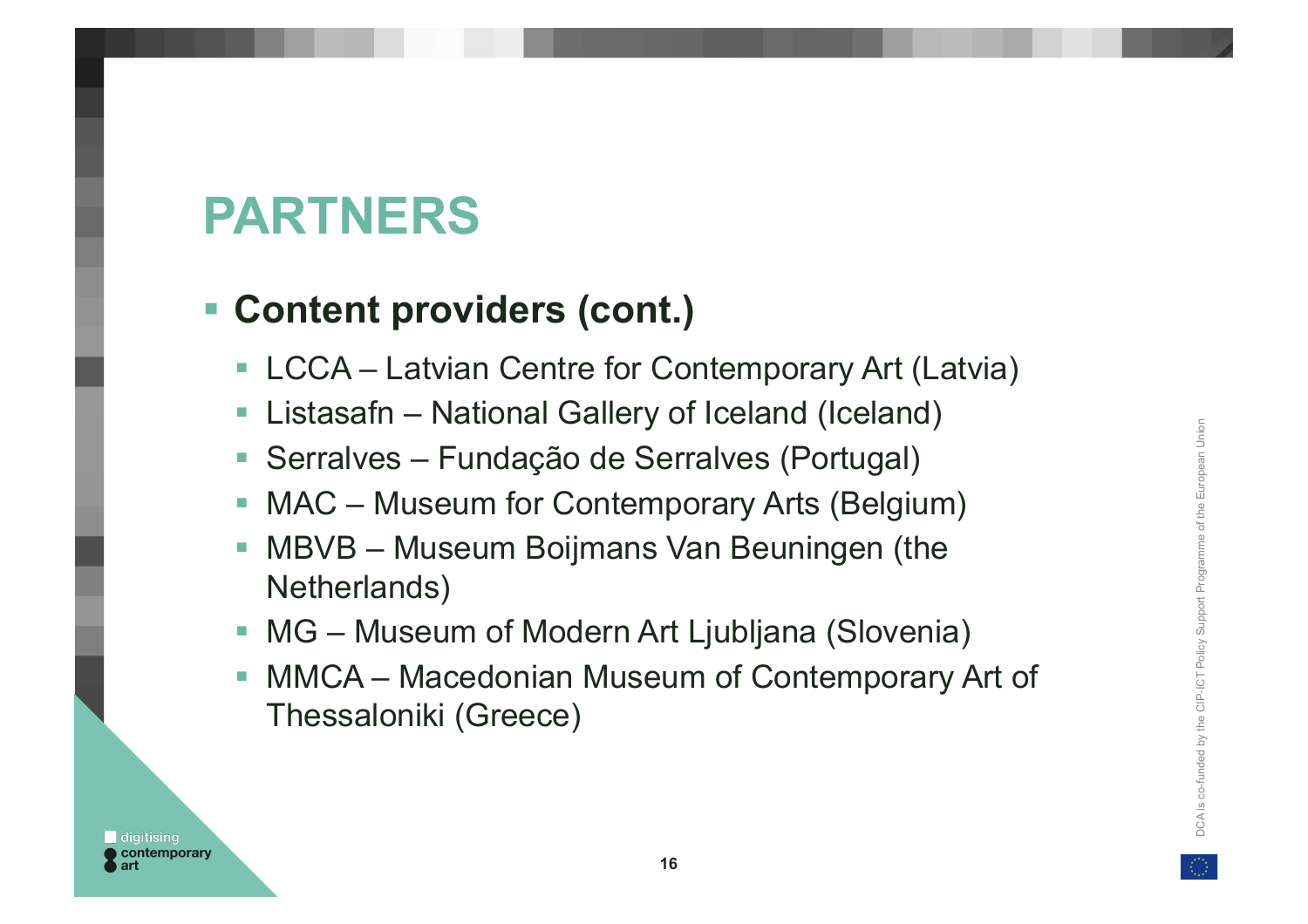# **PARTNERS**

#### ! **Content providers (cont.)**

- **MMSU Museum of Modern and Contemporary Art** (Croatia)
- **MRBAB** Royal Museums of the Fine Arts of Belgium (Belgium)
- **MuZEE** Art Museum at the Coast (Belgium)
- ! NIMk Netherlands Media Art Institute (the Netherlands)
- **RAM** Reykjavik Art Museum (Iceland)
- **TM** Transmediale (Germany)
- ! WRO WRO Art Center (Poland)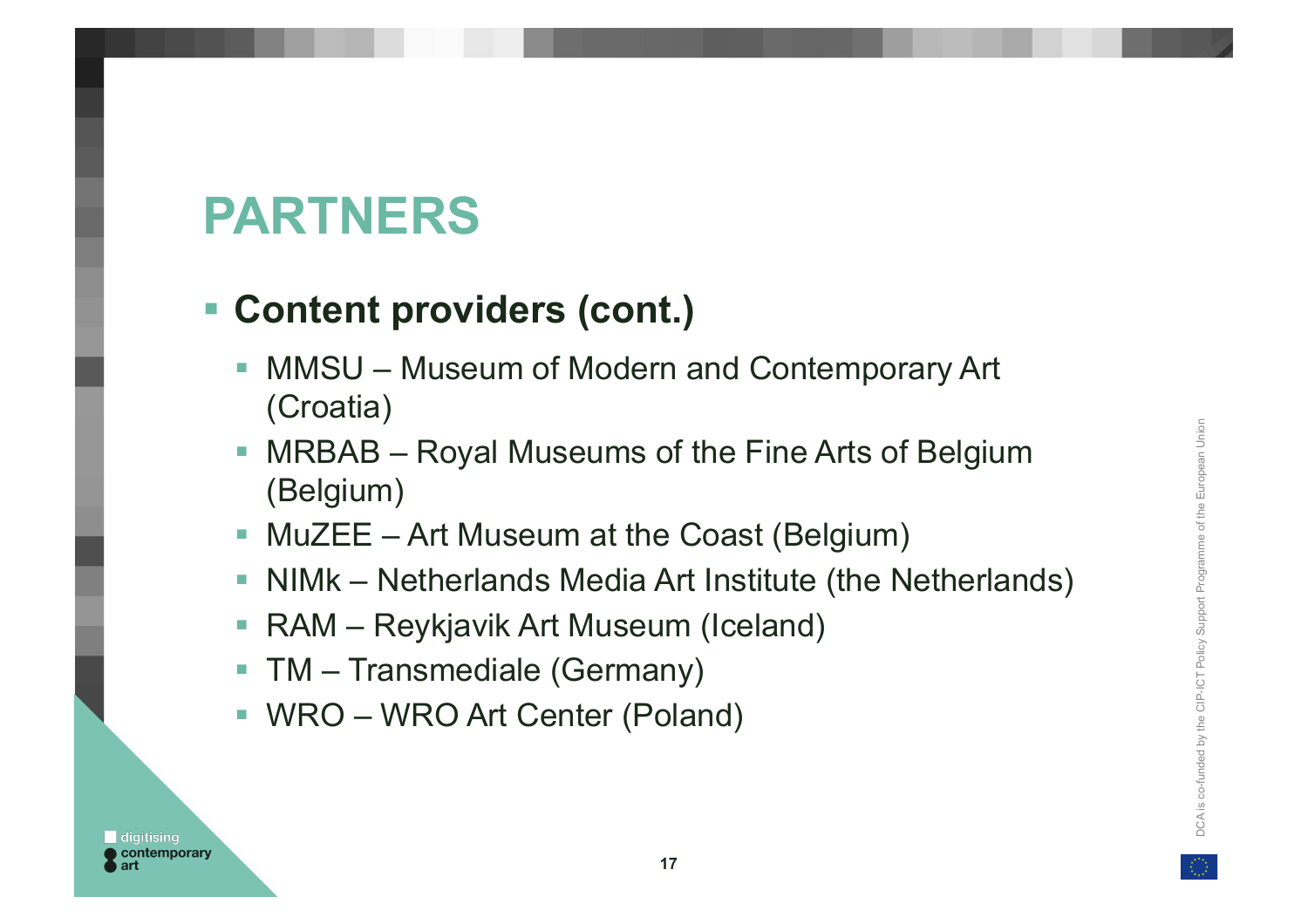# DCA is co-funded by the CIP-ICT Policy Support Programme of the European Union European Union DCA is co-funded by the CIP-ICT Policy Support Programme of the

### **RESULTS**

- Online access to contemporary art from countries all over Europe for general public and professionals
- Contemporary art widely represented in Europeana
- Knowledge gained and shared with professionals of the domain (guidelines, tutorials, best practices)
- Enhanced discussion and expertise on digitisation, preservation, metadata within the art community
- Enhanced visibility and awareness of the collections of content providers of the DCA project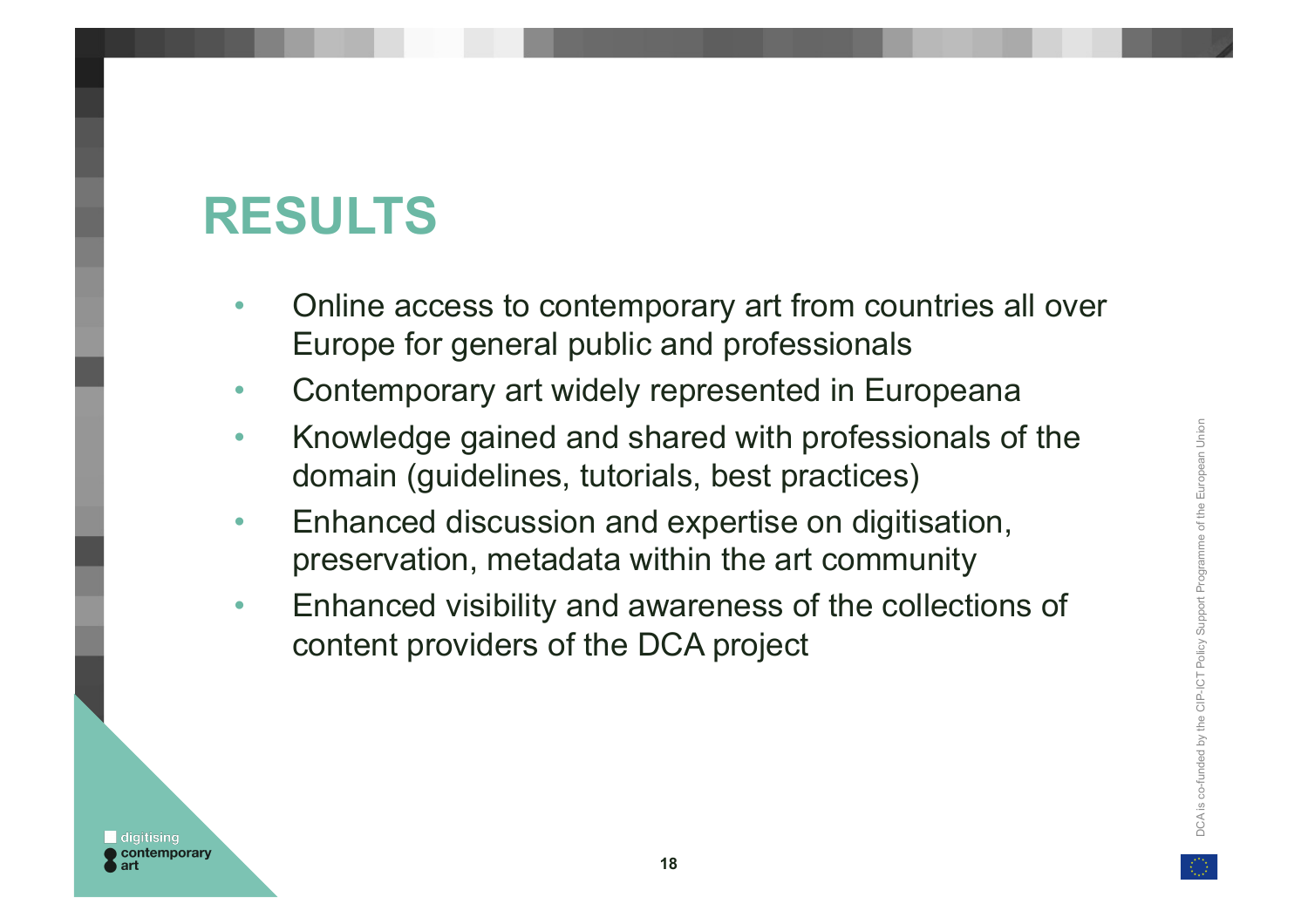# **FURTHER INFORMATION**

Our project website offers

- **Example 1** further information on project issues
- **Exercise 1 download files of public deliverables,** dissemination documents and more
- **Permite reaction Property** press reaction
- ! contact details and links to partners and the community

www.digitisingcontemporaryart.eu www.dca-project.eu